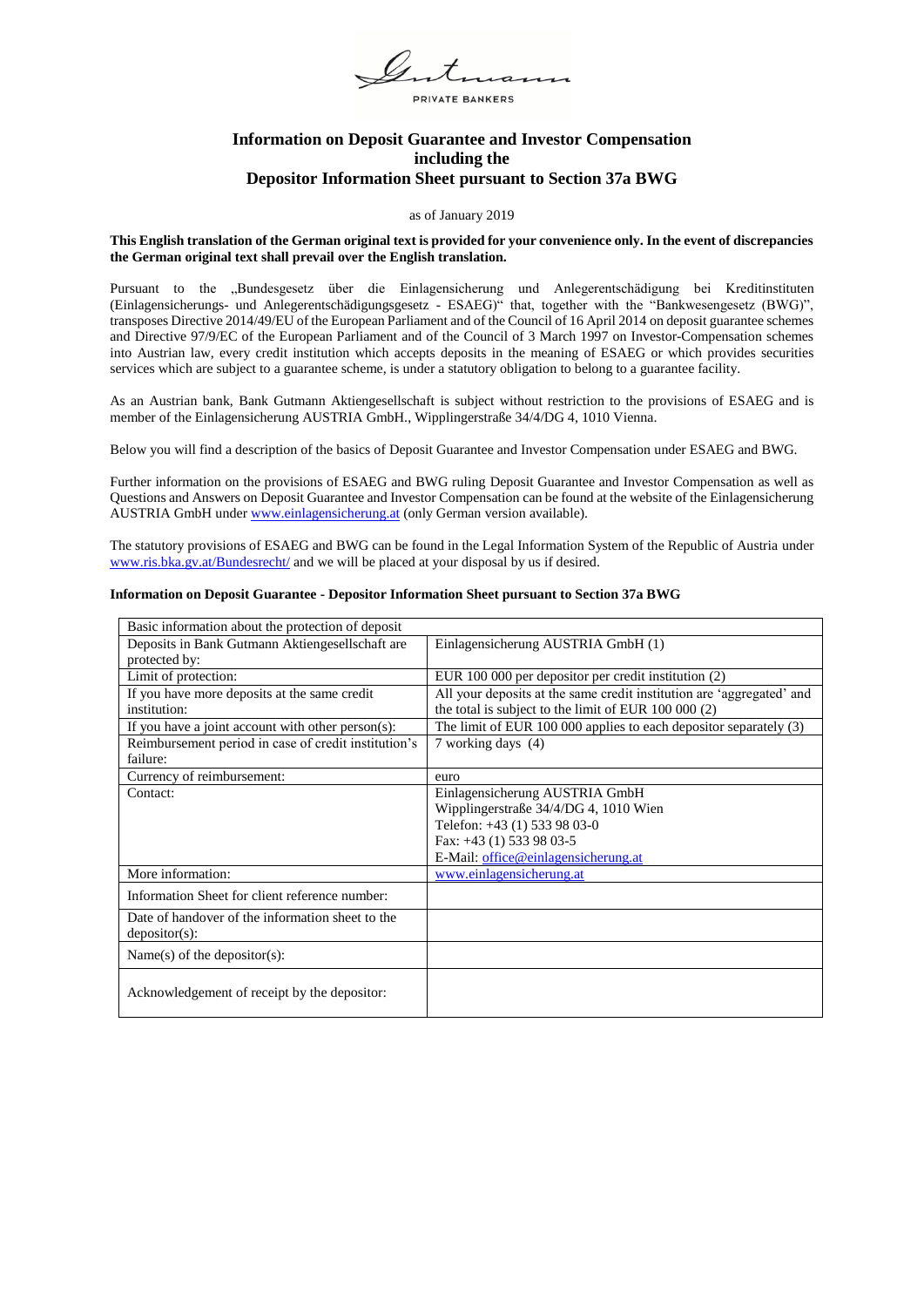PRIVATE BANKERS

### Additional information

(1) Scheme responsible for the protection of your deposit

Your deposit is covered by a statutory Deposit Guarantee Scheme. If insolvency should occur, your deposits would be repaid up to EUR 100 000 per depositor by the Deposit Guarantee Scheme.

# (2) General limit of protection

If a deposit is unavailable because a credit institution is unable to meet its financial obligations, depositors are repaid by a Deposit Guarantee Scheme. This repayment covers at maximum EUR 100 000 per credit institution. This means that all deposits at the same credit institution are added up in order to determine the coverage level. If, for instance a depositor holds a savings account with EUR 90 000 and a current account with EUR 20 000, he or she will only be repaid EUR 100 000. In the event that accounts are denominated in a currency other than in euro, the mid exchange rate of the day on which the pay-out event occurred is used for the calculation of the refundable amount.

In some cases - in case of (i) deposits resulting from real estate transactions relating to private residential properties, or (ii) deposits that serve social purposes and are linked to particular life events of a depositor such as marriage, divorce, retirement, dismissal, redundancy, invalidity or death, or (iii) deposits that are based on the payment of insurance benefits or compensation for criminal injuries or wrongful conviction and if the guaranteed event takes place within 12 months after the amount has been credited or from the moment when such deposits become legally transferable - deposits are protected up to EUR 500 000 ("deposits guaranteed for a limited period of time", "zeitlich begrenzt gedeckte Einlagen" pursuant to Section 12 ESAEG) subject to a request of the depositor. Requests for repayment of such deposits must be made within 12 months after the guaranteed event.

# (3) Limit of protection for joint accounts

In case of joint accounts, the limit of EUR 100 000 applies to each depositor.

The share of each depositor in a joint account shall be taken into account in calculating the limit if the depositors provided the credit institution with special provisions regarding the allocation of the deposits in writing. In the absence of such special provisions regarding the allocation of the deposits in writing, deposits on such a joint account shall be divided equally among the depositors.

However, deposits in an account to which two or more persons are entitled as members of a business partnership, association or grouping of a similar nature, without legal personality, are aggregated and treated as if made by a single depositor for the purpose of calculating the limit of EUR 100 000 . Additional information is available under [www.einlagensicherung.at.](http://www.einlagensicherung.at/)

## (4) Reimbursement

The responsible Deposit Guarantee Scheme is the Einlagensicherung AUSTRIA GmbH., Wipplingerstraße 34/4/DG 4, 1010 Vienna, phone: +43 (1) 533 98 03-0, e-mail: [office@einlagensicherung.at,](mailto:office@einlagensicherung.at) [www.einlagensicherung.at.](http://www.einlagensicherung.at/) It will repay your deposits (up to EUR 100 000) within 7 working days:

If you have not been repaid within this deadline, you should contact the Deposit Guarantee Scheme since the time to claim reimbursement may be barred after a certain time limit. Additional information is available unde[r www.einlagensicherung.at.](http://www.einlagensicherung.at/)